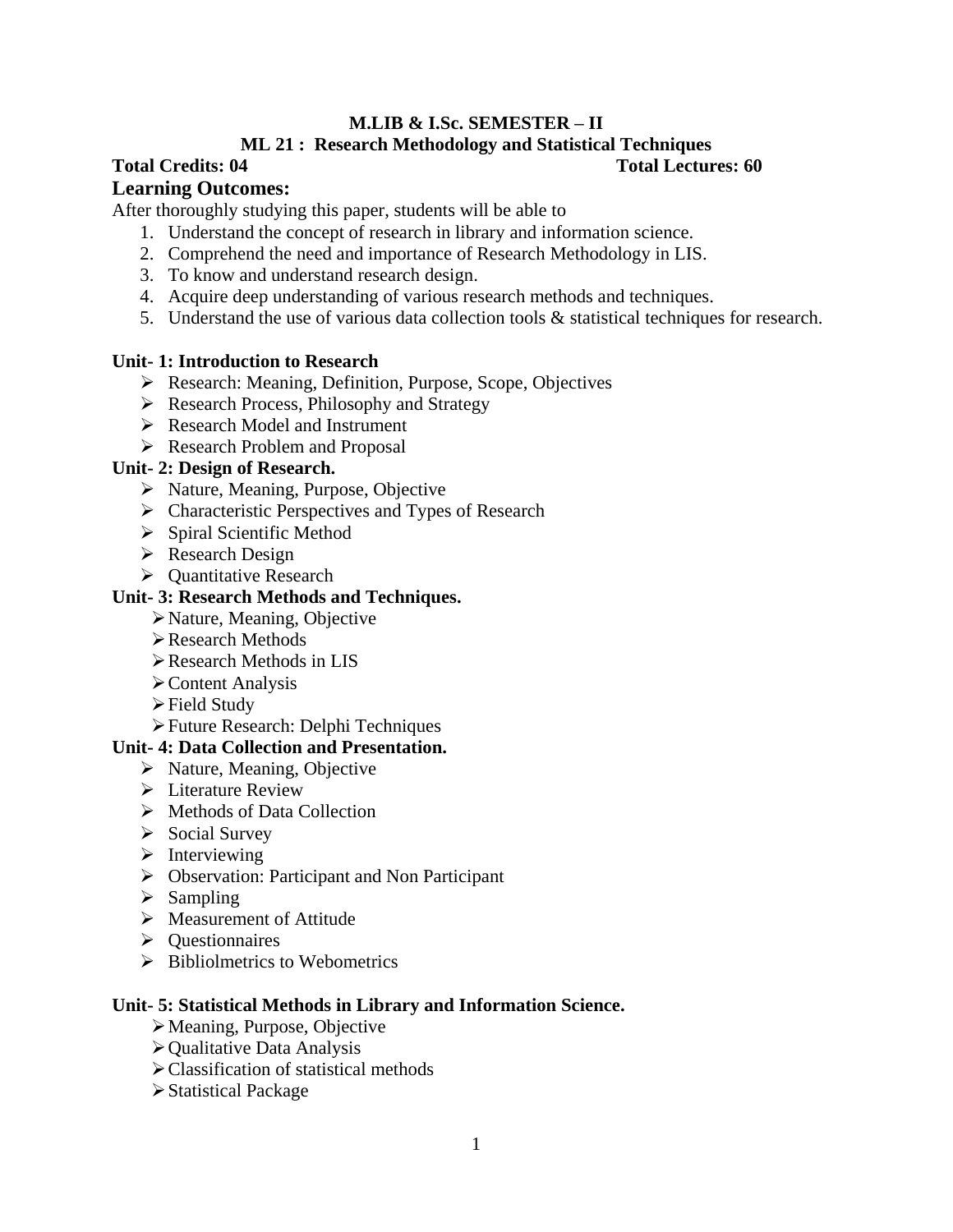#### **Reference List-**

- 1. Gopal, M.H.: An Introduction to Research Procedure in Social Science, Ed.2, Asia Publication, Bombay, 1970.
- 2. Gupta, C.B.: Statistical Methods, Ed.4, H.N. Publication, New Delhi, 1972.
- 3. Goode, W.J. and Hatt, P.K.: Methods in Social Research, McGraw Hill, New York, 1952.
- 4. Busha, C.H. and Harter, S.P.: Research Methods in Librarianship: Techniques and Interpretation, New York: Academic Press, 1980.
- 5. Whitney, F.L.: Elements of Research, New York: Prentice Hall, 1954.
- 6. Stevens, Rolland E.: Research Methods in Librarianship, London: Bingley, 1971.
- 7. Mandotkar, Ratna & Sahu, Santoshkumar:Research in Digital Library, Delhi: Pacific Book International, 2013
- 8. Mahajan, S.G.: Hasat Khelat MPhil Kara, Pune: Universal Publication,2013
- 9. Kumbhar,Rajendra : Research in Librarianship(Marathi), Pune: Universal Publication, 2013
- 10. Mandotkar,R and Sahu S.K. :Research in Digital Library,Delhi: Pacific Books International, 2013
- 11. Mandotkar,R and Sahu S.K. : Research in Library Automation, Delhi: Pacific Books International, 2013
- 12. For the Reference use of Relevant Study Material Prepared by the IGNOU, New Delhi and YCMOU, Nasik.etc…

--XXX--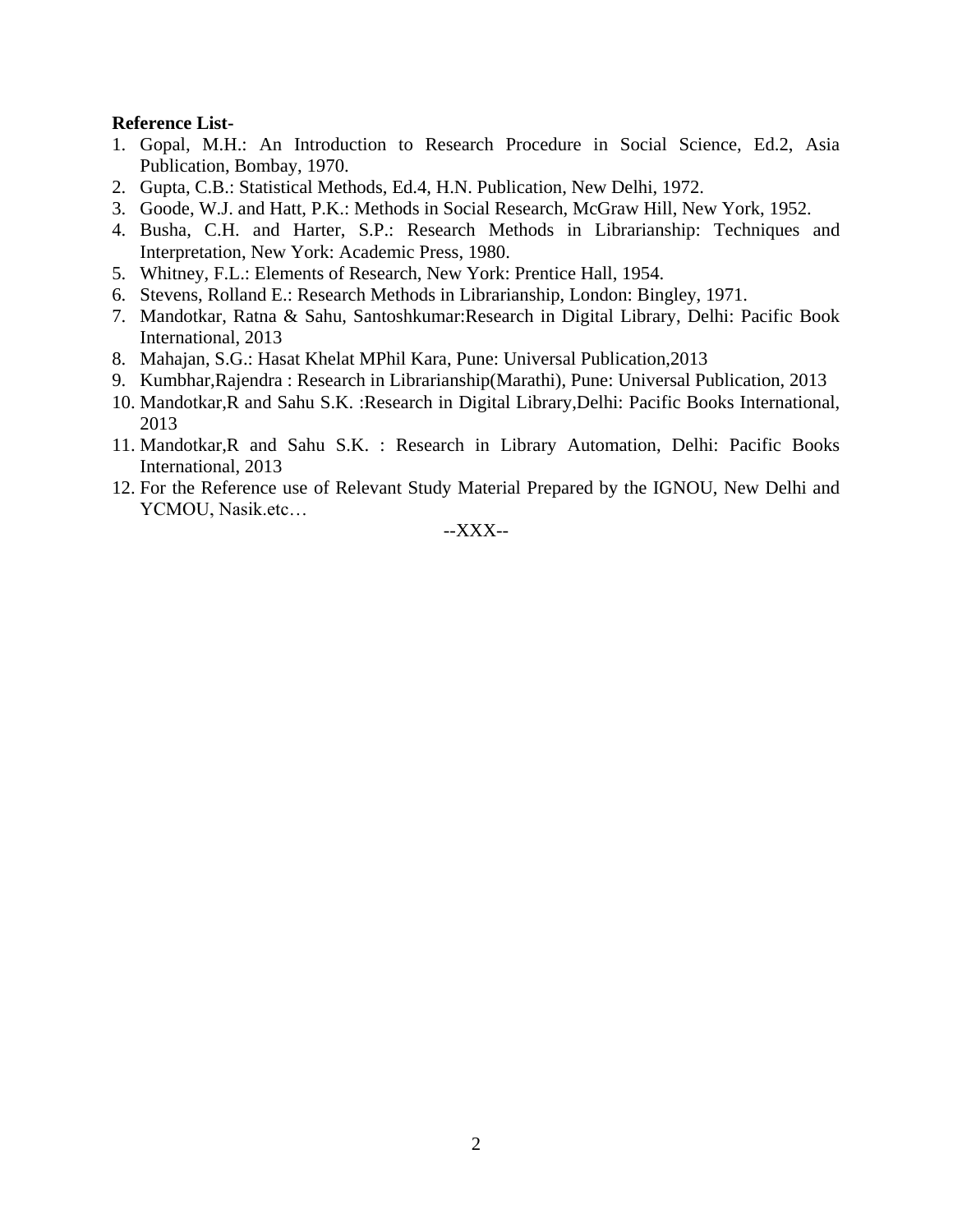### **M.LIB & I.Sc. SEMESTER – II**

### **Ml 22 : Application of Information Technology In LIS : Theory**

#### **Total Credits: 04 Total Lectures: 60**

#### **Learning Outcomes:**

After thoroughly studying this paper, students will be able to

- 1. Understand the concept of information technology in library and information science.
- 2. Plan and implement automation in library housekeeping operations and services
- 3. To know and understand resource sharing and library networks
- 4. Discuss of internet: it's Scope, services and applications in library and information centers.
- 5. Acquire deep understanding of database design and management.

#### **Unit 1: Information Technology (IT):**

- Concepts, Definition, Components, Importance in Library and Information Centre and future of IT.
- Computer Technology: Benefits of Computers, Need of automation in Library and Information Centre, Storage media (Magnetic, Digital, Official etc.).
- Communication Technology: Bounded and unbounded media (Twisted pair, coaxial, Fiber optics, Radio Frequency, Wireless, Satellite etc.).
- Telephone Networks, Circuit Switching, message switching, packet switching etc. Fax and E-mail communication and its importance in Library and Information Services. Other Technologies: Barcode Technology, OCR Technology (Scanning), as Multimedia Technology etc. their applications in Library and Information Service.

#### **Unit 2: Library Automation & IT in Library and Information Centre (LIC):**

- Automation: its need and purpose, Important Softwares available, Selection Criteria for one Software, Computerized house keeping, (Acquisition, Serial Control, Circulation and other services).
- Electronic Library, Digital Libraries, and Virtual Libraries, their importance in IT era.
- Digital Library: Development, Prereplesole Benefits, Services, Functions etc.
- $\triangleright$  Importance of Electronic Publishing.

#### **Unit 3: Resource Sharing and Library Networks:**

- Library Cooperation, Resource Sharing, Library Networking Need in LIC.
- Important Computer Networks.
- $\triangleright$  Communication Networks.
- Library Networks (Role in Resource Sharing with example).
- $\triangleright$  Services offered by library networks.
- $\triangleright$  Network based library resources.

#### **Unit 4: Internet:**

- $\triangleright$  Internet: its Scope, services and applications in LIC, Benefits to LIC and libraries.
- $\triangleright$  Intranet and extranet.
- $\triangleright$  Copy right issues in Digital

#### **Unit 5: Database Design and Management:**

- Database: Definition, Concepts, and approach.
- $\triangleright$  Important Concepts in building databases.
- DBMS: Need, Architecture, Functions, Benefits over file system.
- > RDBMS.
- $\triangleright$  Artificial Intelligence and Knowledge base.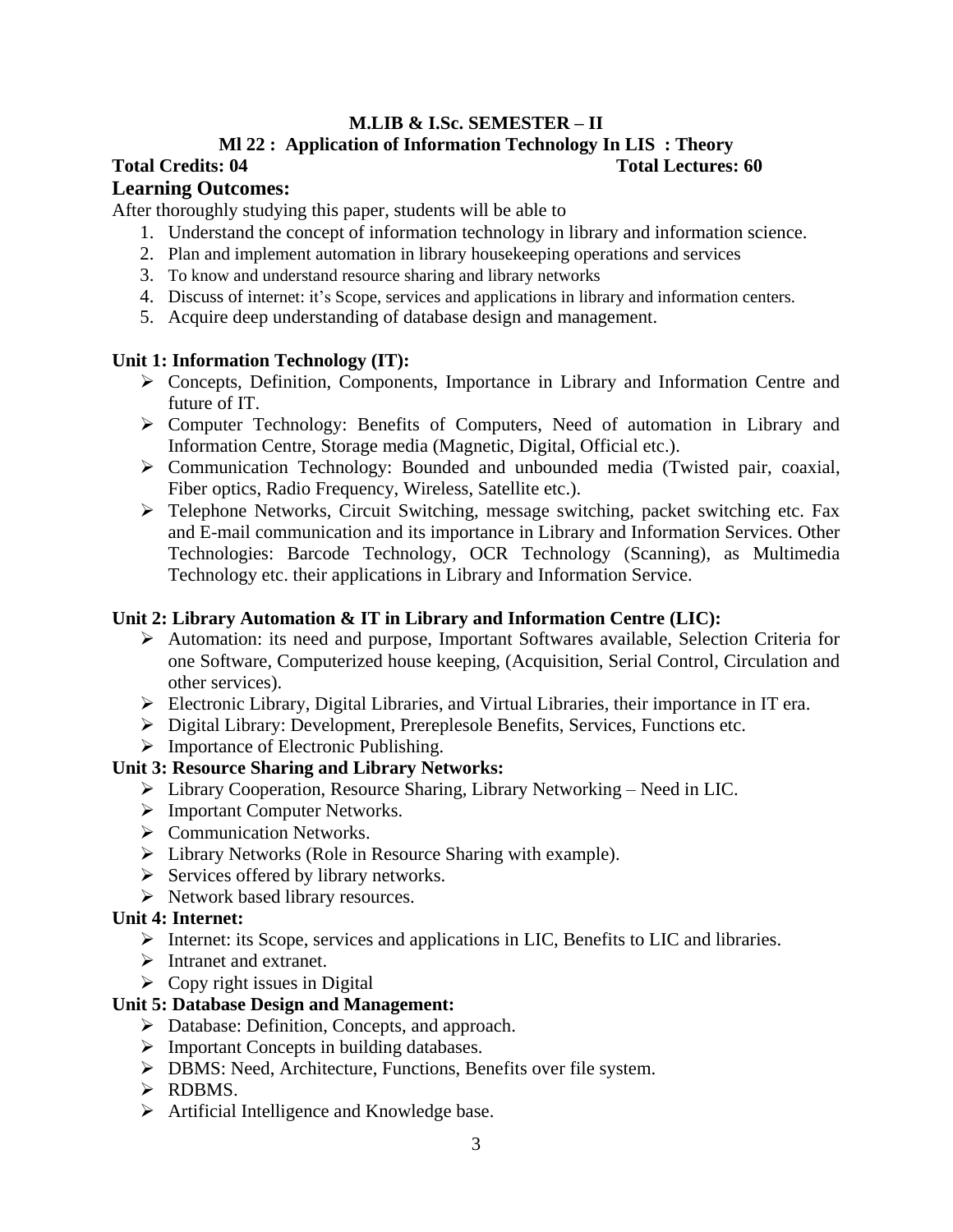#### **References List-**

- Kumar, P.S.G.: Information Technology: Basics, B.R.Publications, New Delhi, 2003.
- Kumar, P.S.G.: Computerization of Indian Libraries, B.R.Publications, Delhi, 1987.
- $\triangleright$  Hunt, Roger and Shelley John: Computers and Commonsense, 3<sup>rd</sup> Ed. New Delhi, Prentice Hall, 1987.
- Subramanian N.: Introduction to Computers, New Delhi, Tata McGraw Hill, 1990.
- Rajaraman, V.: Fundamentals of Computers, New Delhi, Prentice Hall, 1991.
- Artandi, S.: Introduction to Computer in Information Science, 1972.
- Lancaster, F.W.: Information Retrieval Online, 1973.
- Davis, G.B.: Computer Data Processing, McGraw Hill, New York, 1973.
- Ravichandra Rao, I.K.: Library Automation, Wiley, New Delhi, 1991.
- Phadake D N,Granthalayen sanganakiran aani audhunikikarn Universal books Pune 2012

-----XXX----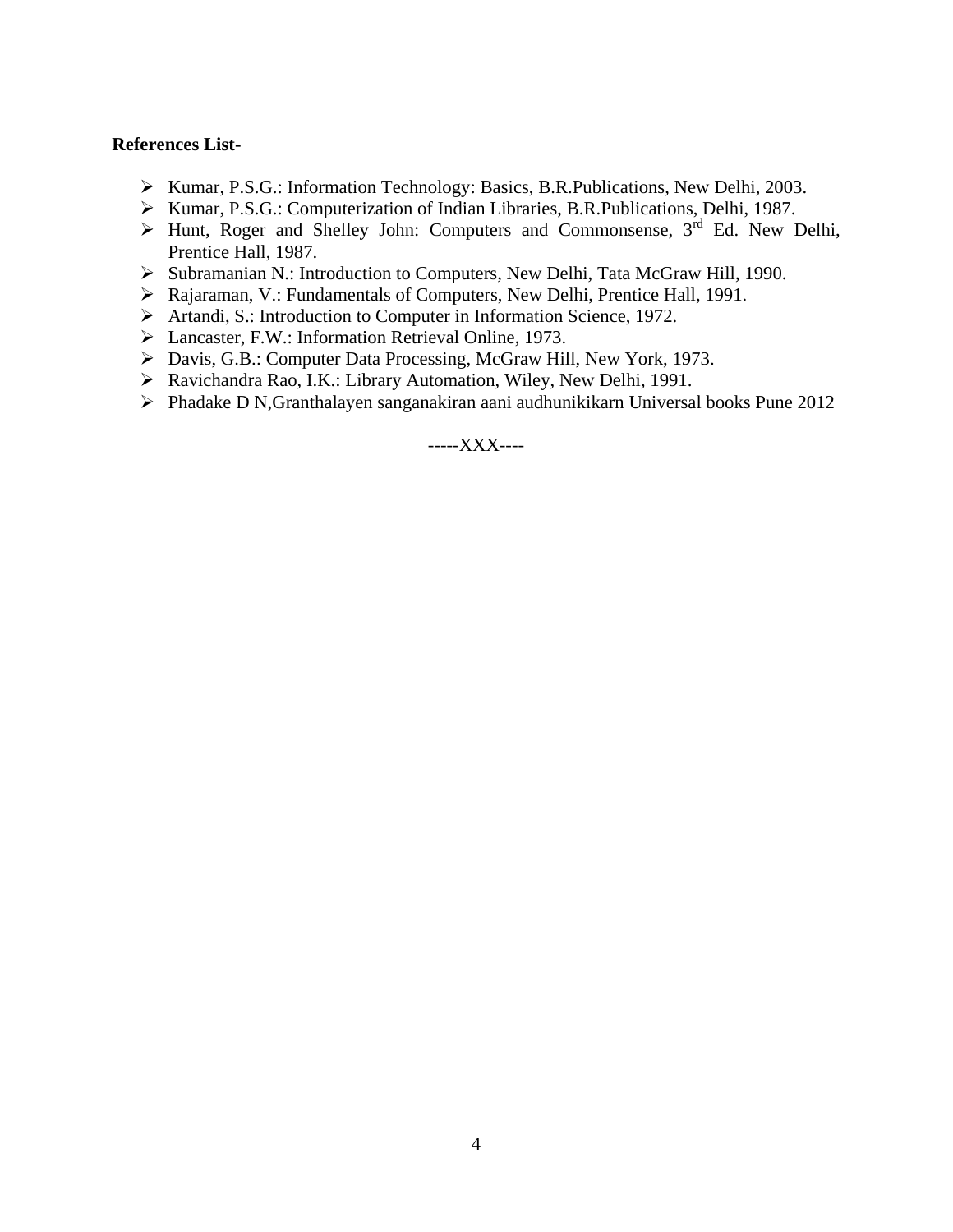### **M.LIB & I.Sc. SEMESTER – II ML 23 : Information Processing and Retrieval**

### **Total Credits: 04 Total Lectures: 60**

### **Learning Outcomes:**

After thoroughly studying this paper, students will be able to

- 1. Acquire deep understanding of thesaurus including structure and functions..
- 2. To know and understand the structure of bibliographic description.
- 3. Analyze the aspects of indexing technique.
- 4. Understand information storate and retrieval systems
- 5. To develop skills for information retrieval.

#### **Unit 1 : Thesaurus: Its Structure and Functions**.

- $\triangleright$  Objectives, Nature, Meaning, Definition
- $\triangleright$  Stucture and Functions

#### **Unit 2 : Bibliographic Description:**

- $\triangleright$  Standards for Bibliographic Record Format.
- $\triangleright$  Overview of Bibliography & its Description
- Bibliographic Description of Non-print Media. Objectives, Bibliographic Description, Non Print Media, Bibliographic Description of Non-print Media

#### **Unit 3: Indexing:**

- Objectives, Nature and Meaning.
- $\triangleright$  Concepts and methods Index, Indexing, and Indexing Theory.
- $\triangleright$  Types of Indexing.
- $\triangleright$  Pre & Post co-ordinate indexing systems and citation indexing.
- $\triangleright$  Indexing languages and vocabulary control.

#### **Unit 4: Information storage and Retrieval Systems**:

- $\triangleright$  Nature and Meaning,
- $\triangleright$  Objectives, Operation and design,
- $\triangleright$  Compatibility and Evaluation.

#### **Unit-5: Information Retrieval:**

- $\triangleright$  Objectives, Nature and Meaning.<br>  $\triangleright$  Information Retrieval Process
- Information Retrieval Process
- $\triangleright$  The Process of searching
- $\triangleright$  Search strategies
- $\triangleright$  Common Command languages.
- Multiple Database searching.

#### **References List-**

- Needham, C.D.: Organising Knowledge in Libraries. Ed.2, London: Andre Deutsch, 1971.
- Turner, Christopher: Organising information: Principles and Practice, London: Clive Bingley, 1987.
- Shera, J.H.: Documentation and Organization of Knowledge, edited by D.J. Foskett, London: Lokwood, 1966.
- Bradford, S.C.: Documentation, London, 1948.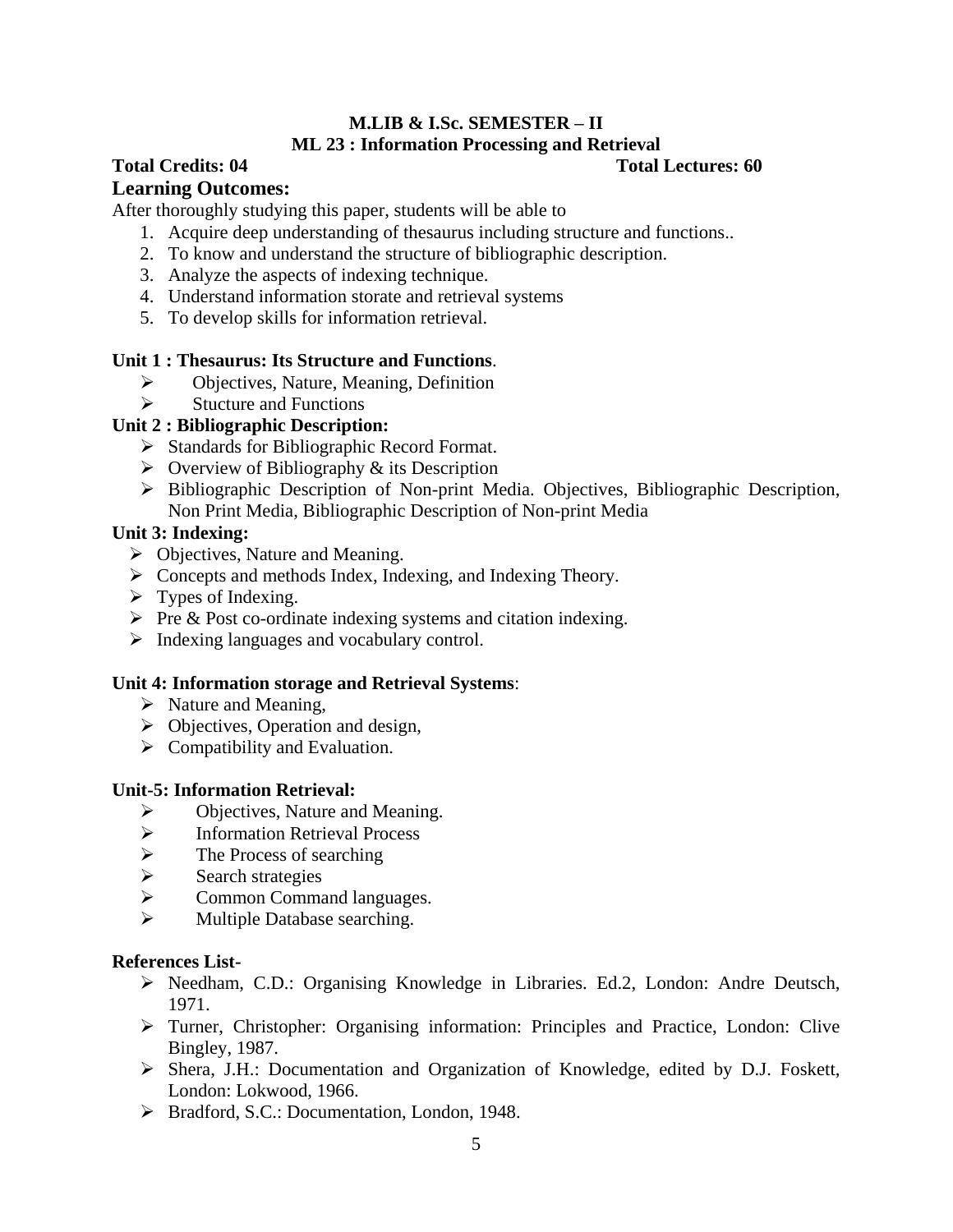- Turner, Christopher: Organising Information: Principles and Practice, London: Clive Bingley, 1987.
- Rangnathan, S.R.: Prolegomena to Library Classification, Ed.3, Banglore: Sarada Rangnathan Endowment, 1989.
- Chan, Lois Mai: Cataloguing and Classification: An Introduction, New York: McGraw Hill, Chap. 12-14, 1985.
- Foskett, D.J.: Classification and Indexing in the Social Sciences, Ed.2, London: Butterworth, 1974.
- Aitchinson, J. and Gilchrist, A.: Thesaurus Construction, A Practical Manual, ASLIB (1972).
- Avram, H.D.: International Standard for the Interchange of Bibliographic Records, Library Resources and Technical Services, 20(1) pp 25-35.

-----xxxx-------

#### **ML 24 : Application of Information Technology in LIS : Practical**

#### **Learning Outcomes:**

After thoroughly studying this paper, students will be able to

- 1. Develop skills for install the soul library management software's
- 2. Understand the application of library management software for housekeeping operations.
- 3. Prepare different types of report using library management software.
- 4. Acquire deep understanding for search information from internet and databases adopting suitable search strategies
- 5. Find bibliographic information from WebOPAC, WorldCat, IndCat

Unit:

- Use and operate "SOUL" software package, Open source software's E-Granthalay
- $\triangleright$  Create a Database.
- $\triangleright$  Internet use for Library functions
- $\triangleright$  Searching Online Database, & Information Sources on Internet based library services
- $\triangleright$  Visit to Information Centers where Digital Library concepts are initiated.
- > Institutional Repository UGC INFONET, JCCC, INFLIBNET, DELNET, N-LIST EBSECO, J-Gate, IEEE, etc…..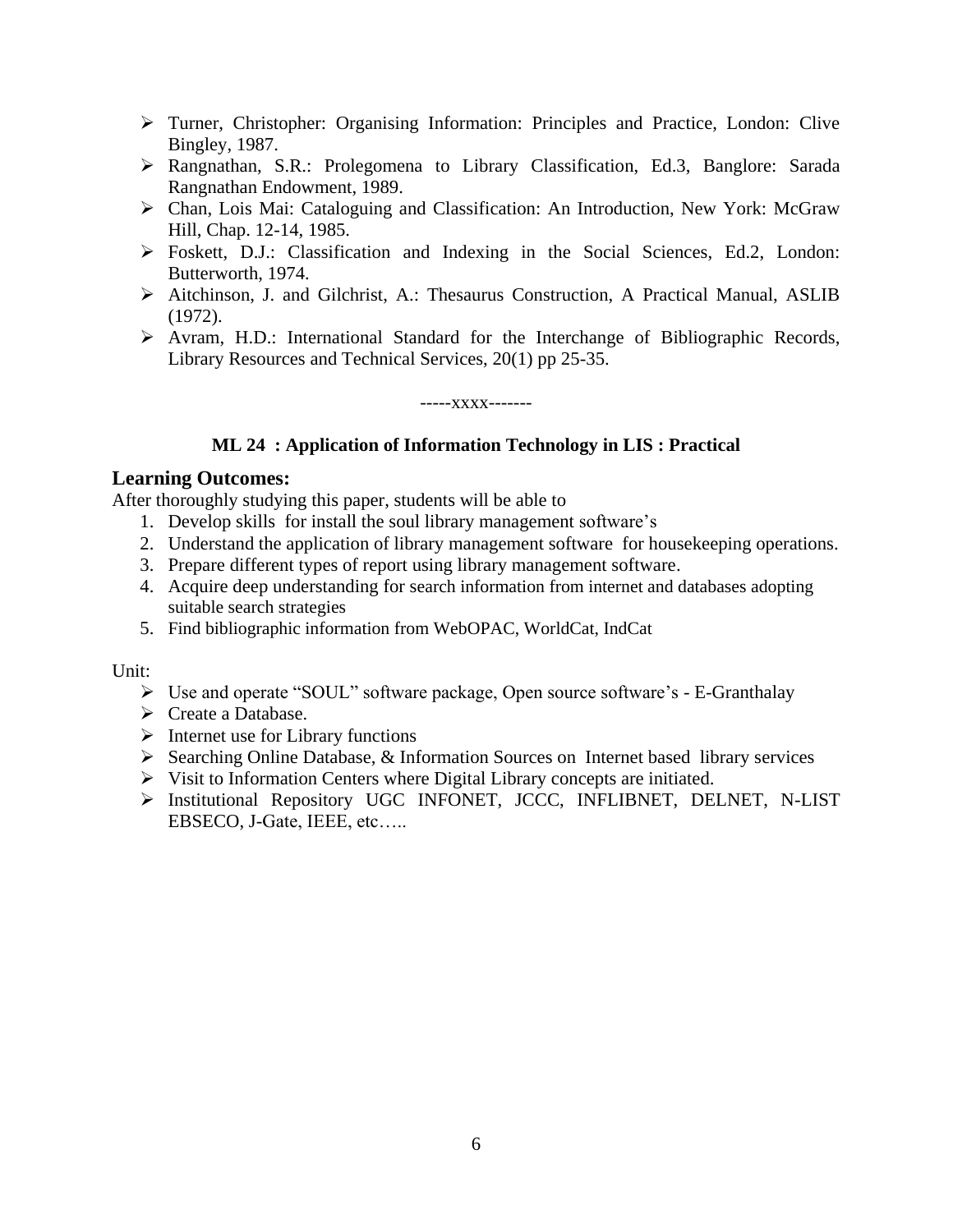#### **M.LIB & I.Sc. SEMESTER – II Ml 25 : Library and Users**

# **Total Credits: 04 Total Lectures: 60**

#### **Learning Outcomes:**

After thoroughly studying this paper, students will be able to

- 1. Understand the nature of users
- 2. Organize library orientation programmes for library users.
- 3. Offer extension and outreach services to different categories of users
- 4. Acquire deep understanding of user survey.

#### **Unit-1: Users**

- $\triangleright$  Categories of users
- $\triangleright$  Information needs definitions and models
- $\triangleright$  Information seeking behavior

#### **Unit-2: User Education**

- $\triangleright$  Importance planning and organization of user studies
- $\triangleright$  Method techniques and strategies of user studies
- $\triangleright$  Sampling, interviews, questionnaire, diary and observations

#### **Unit-3: User study**

- User Community ; their characteristics, User Study
- Library and Education : Formal, non-formal and distance education.
- $\triangleright$  Community information centres and services
- **Extension Services**

#### **Unit-4- User Survey**

- $\triangleright$  Characteristics and Types of user and their needs
- $\triangleright$  Information Seeking Behaviour
- $\triangleright$  Information Litreacy

#### **References and Readings:**

- American Library Association: Information for a new age: Redefining the librarian. Chicago: ALA, 1995.
- Eisenberg, Michael B., Lowe Carrie, A and Spitzer Karthleen, L. Information Literacy: Essential Skills for the information age. London: Libraries Unlimited, 2004.
- Gaur, Ramesh C. RE-engineering Library and Information Services: Process, People and Technology, Mumbai: Allied, 2003.
- Grassiam, E.S and Kaplowitz, J.R. Information Literacy Instruction: Theory and prctice. Edison NJ: Neal Schuman, 2001.
- $\triangleright$  http://fiste.jre.es/
- http://www.presidentofindia.nic.in/scripts/sllatest1.jsp?id=20
- http://www.unesco.org/courier/1998\_12/uk/dossier/txt21.htm
- $\triangleright$  Jukes, I, Dosaji, A. and Macdonald, B.F. Net savvy: Building information literacy in the classroom 2nd Ed. Thousand Oaks: Crowin press, 2000.
- Krishna Gopal. Digital Libraries in electronic information era. New Delhi: Authors, 2000.
- Landbooks for the 21st century. Eaglewood: Libraries unlimited, 1994.
- $\triangleright$  The Puzzle of the knowledge society. European Foundation of the Improvement of Living and Working Conditions. Papers presented at the Irish Presidency Conference Foresight for innovations- thinking and debating the future: shaping and aligning policies. Dublin, 14-15 June 2004.